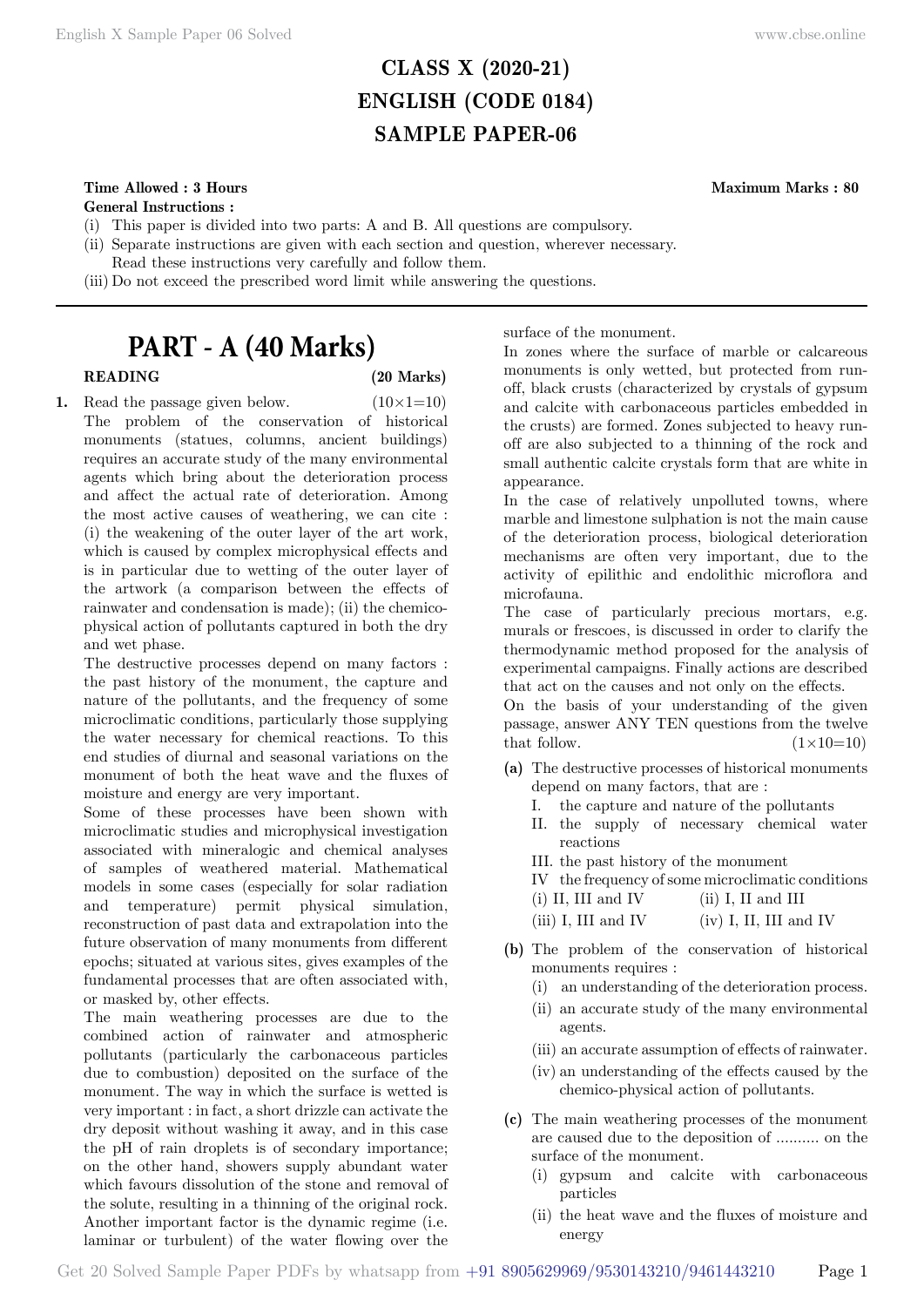(iii) pollutants which weaken the art work

- (iv) the combined action of rainwater and atmospheric pollutants
- **(d)** What favours the dissolution of the stone and removal of the solute, resulting in a thinning of the original rock ?
	- (i) showers which supply abundant water
	- (ii) pollutants in the air
	- (iii) deterioration over a period of long time
	- (iv) excessive restoration of an artwork
- **(e)** To understand the destructive process of a monument it is very important to study the :

(i) moisture deposited on the monument yearly.

- (ii) understand the variations of heat affecting the monument.
- (iii) diurnal and seasonal variations on the monument.
- (iv) fluxes of energy experienced by the monument.
- **(f)** What are formed on the monuments in the zones where the surface of marble or calcareous monuments is only wetted but protected from run-off ?

| (i) green patches | (ii) black crusts |
|-------------------|-------------------|
|-------------------|-------------------|

- (iii) grey mould (iv) yellow residue
- **(g)** Zones that experience .......... are also subjected to a thinning of the rock and small authentic calcite crystals form that are white in appearance on the monument.

(i) extreme air pollution (ii) acid rainfall

(iii) harsh winds (iv) heavy run-off

- **(h)** Which of the following will be the most appropriate title of the passage ?
	- (i) Deterioration Process of Historical Monuments
	- (ii) Monuments and their Deteriorations
	- (iii) The Legacy of Monuments
	- (iv) The Science of Deterioration
- **(i)** When considering the deterioration in the case of particularly precious mortars, actions are described that act on :
	- (i) the maintenance of the artwork.
	- (ii) keeping the mural in its original condition.
	- (iii) the causes and not only on the effects.
	- (iv) the effects of time that can be clearly seen.
- **(j)** In the passage the phrase 'run-off' refers to :
	- (i) the flowing of excessive water across a surface.
		- (ii) the fast deterioration of a surface.
		- (iii) the thinning of the upper layer of a monument.
		- (iv) the destructive affect of wind erosion.
- **(k)** When talking about weathering processes, the way in which the surface is .......... is very important. (i) eroded (ii) wetted (iii) handled (iv) built
- **(l)** Choose an option that is NOT similar in meaning to the word `weathering'.
	- (i) worn-out (ii) eroded (iii) disintegrated (iv) softened
- **Ans :**
- $(a)$  (iii) I, III and IV
- (b) (ii) an accurate study of the many environmental agents.
- (c) (iv) the combined action of rainwater and atmospheric pollutants
- (d) (i) showers which supply abundant water
- (e) (iii) diurnal and seasonal variations on the monument.
- (f) (ii) black crusts
- (g) (iv) heavy run-off
- (h) (i) Deterioration Process of Historical Monuments
- (i) (iii) the causes and not only on the effects.
- (j) (i) the flowing of excessive water across a surface.
- (k) (ii) wetted
- (l) (iv) softened
- **2.** Read the passage given below.

Tourism is an important socio-economic activity. It provides enormous scope for economic development of a particular area.

According to Ziffer (1989), "Tourism involves travelling to relatively undisturbed or uncontaminated natural areas with the specific object of studying, admiring and enjoying the scenery and its wild plants and animals, as well as any existing cultural aspects (both past and present) found in these areas."

In India, temple towns, historical monuments and sea beaches were traditionally sought out as tourist attractions. But now the fabric of tourism is changing rapidly as nature, heritage, and recreational destinations are gaining more importance. In this background, eco-tourism has of late become a top attraction for the tourists.

The root of tourism in India can be traced to pilgrimage. In the early stages, pilgrimage-based tourism was only of domestic nature but during recent years, a large number of foreign tourists have also started visiting places of pilgrimage.

India has an unending choice for the tourists—a 3,500 km long and 8,848 beautiful long beaches on the sea coast, gregarious tropical forests, the great variety of lifestyle. India's share in international tourist arrivals was 0.34 per cent in 2002 and it increased to 0.49 per cent during 2005.

The increasing trend has been maintained over the last three years and international tourist arrivals touched 3.92 million in 2005. The World Travel and Tourism Council have identified India as one of the foremost growth centres in the world in the coming decade. Domestic tourism is estimated to be much higher than international tourism and has also been rising rapidly. The Tenth Plan recognised the vast employment generating potential of tourism and the role it can play in furthering the socio-economic objectives of the Plan. Tourism is the third largest net earner of foreign exchange for the country. Tourism in India has vast employment potential. By 2015, it is expected to provide 25 million jobs.

# **The famous places of tourist interest in India can be classified on the basis of their geographical location and historical and cultural importance :**

(i) India has a natural landscape with a variety of attractions for tourists. There are snow-covered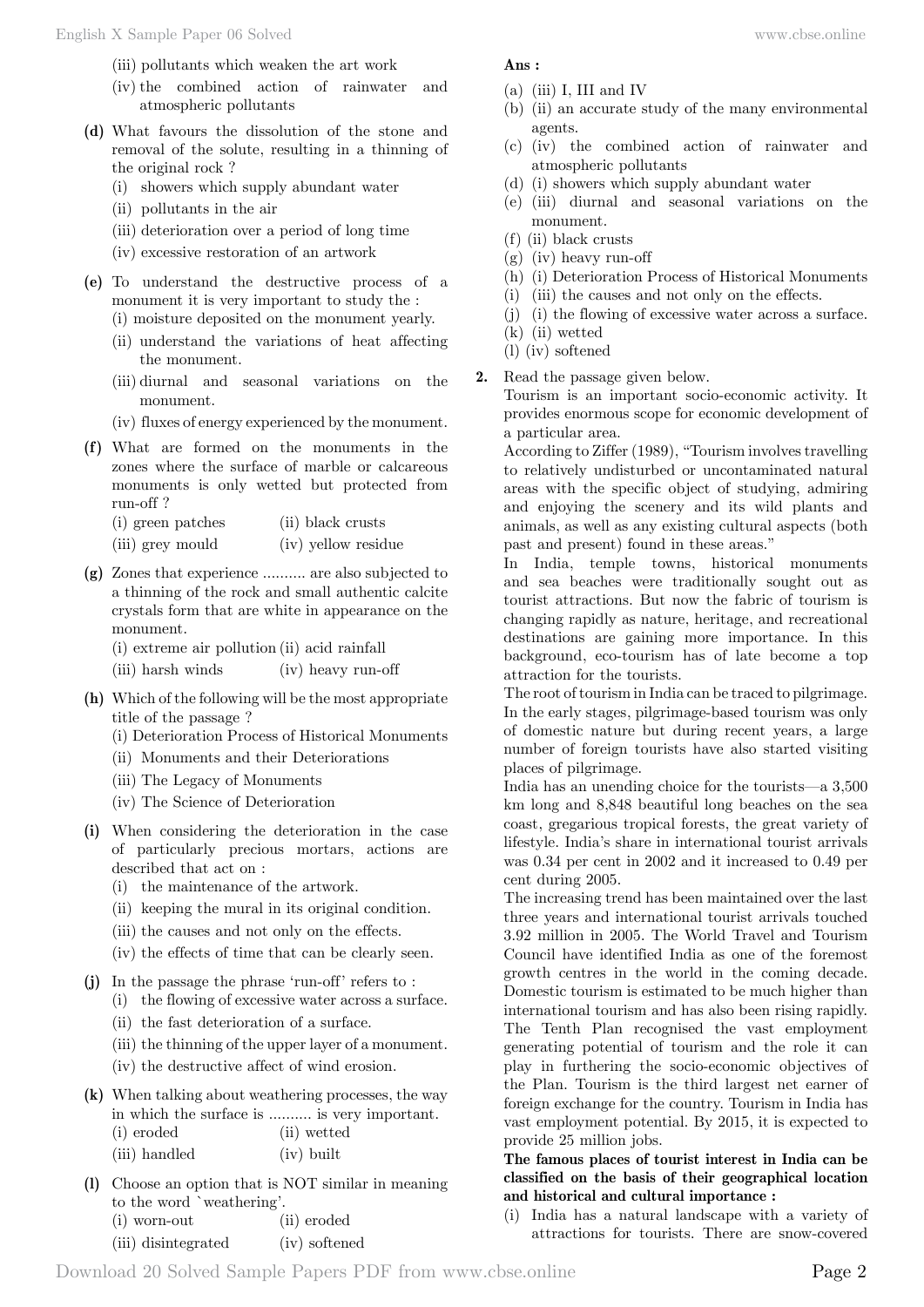peaks, valleys, gorges and numerous waterfalls, lakes, and forests that attract tourists. Nature tourism is identified with the Himalayas, the Western Ghats, the Chotanagpur plateau and other places.

The places of importance include hill-stations like Shimla, Kullu, Mussorie, Nainital and Udagamandalam (Ooty); national parks and wildlife reserves like the Sanjay Gandhi National Park (Mumbai, Maharashtra) Ranthambore National Park (Rajasthan), Sariska National Park (Rajasthan), Periyar National Park (Tamil Nadu), Kaziranga (Assam), Kolleru Lake (Andhra Pradesh) and Hazaribagh Wildlife Sanctuary (Jharkhand).

- (ii) Adventure tourism has grown in popularity and India has enormous potential for adventure tourism. River-rafting, kayaking and mountain climbing in the Himalayas, rock climbing, skiing in the snow-covered hilly areas, boat racing in Kerala and paragliding are some favourite adventure sports of tourists.
- (iii) Some famous sea beaches thronged by tourists in India include beaches of Mumbai. Goa, Lakshwadeep, Andaman and Nicobar Islands, Kovalam Beach in Kerala, Marine Beach in Chennai and the beach temples of Mahabalipuram.
- (iv) India is famous for its cultural and religious tourist places that include towns and cities. Allahabad. Ajmer, Ayodhya, Badrinath. Bodh Gaya, Dwarka, Haridwar, Kanchipuram, Kedarnath, Kochi, Madurai, Tirupati, Ujjain, Varanasi and Yamunotri are places of cultural and religious tourism that are visited by numerous domestic tourists as well as tourists from abroad.
- (v) India's historical monuments and archaeological sites are of interest to domestic and international tourists. The Taj Mahal, Red Fort, Jama Masjid (Delhi), Humayun's Tomb (Delhi), India Gate (Delhi), Charminar (Hyderabad). the Gateway of India (Mumbai), Hawa Mahal (Jaipur) and places like Udaipur, Sanchi, Khajuraho. Aurangabad attracts tourists.

# **On the basis of your understanding of the given passage, answer ANY TEN questions from the twelve**  that follow.  $(1 \times 10=10)$

- **(a)** Which of the following is NOT a place that was traditionally sought out as tourist attractions in India ?
	- (i) historical monuments
	- (ii) recreational destinations
	- (iii) temple towns
	- (iv) sea beaches
- **(b)** Which of the following is NOT a place that is famous for its cultural and religious tourist places in India ?

| (i) Tirupati |  | (ii) Jhansi |
|--------------|--|-------------|
|              |  | ____        |

- (iii) Allahabad (iv) Ujjain
- **(c)** As the fabric of tourism is changing rapidly, .......... has of late become a top attraction for the tourists. (i) exploration tourism (ii) green tourism
- 
- (iii) in-budget tourism (iv) eco-tourism
- **(d)** Which of the following options is NOT mentioned by Ziffer when he defines tourism ?
	- (i) Tourism has a specific object of studying, admiring and enjoying the scenery.
	- (ii) Tourism involves travelling to relatively undisturbed or uncontaminated natural areas.
	- (iii) Tourism has a goal of appreciating the untainted beauty of the places visited.
	- (iv) Tourism involves visiting any existing cultural aspects of both past and present.
- **(e)** Adventure tourism in India has grown quite a lot in popularity. Some adventure sports one can experience and enjoy in the Himalayas are :
	- I. mountain climbing
	- II. river-rafting
	- III. kayaking
	- IV. boat racing
	- (i) I and II (ii) III and IV

 $(iii)$  I, II and III  $(iv)$  I, III and IV

- **(f)** Choose an option that is NOT correct. (i) Kaziranga National Park is in Arunachal Pradesh.
	- (ii) Sariska National Park is in Rajasthan.
	- (iii) Periyar National Park is in Tamil Nadu.
	- (iv) Hazaribagh Wildlife Sanctuary is in Jharkhand.
- **(g)** Which of the following is NOT something that provides an unending choice for the tourists who visit India ?
	- (i) gregarious tropical forests
	- (ii) long stretch of snow covered mountain ranges
	- (iii) beautiful long beaches on the sea coast
	- (iv) the great variety of lifestyle
- **(h)** In India, the root of tourism can be traced to : (i) Rajasthan. (ii) temple towns.
	- (iii) pilgrimage. (iv) historical places.
- **(i)** Choose an option that lists a statement that is NOT TRUE.
	- (i) India's historical monuments and archaeological sites are of interest to domestic and international tourists.
	- (ii) India's share in international tourist arrivals was 0.34 per cent in 2002 and it increased to 0.49 per cent during 2005.
	- (iii) Tourism is the fourth largest net earner of foreign exchange for India.
	- (iv) There are snow-covered peaks, valleys, gorges and numerous waterfalls, lakes, and forests that attract tourists to India.
- **(j)** The Tenth Plan has recognised that for India tourism has :
	- (i) a vast employment generating potential.
	- (ii) a high exposure rate to the other cultures.
	- (iii) the highest amount of advantages in terms of economy.
	- (iv) only profitable potentials.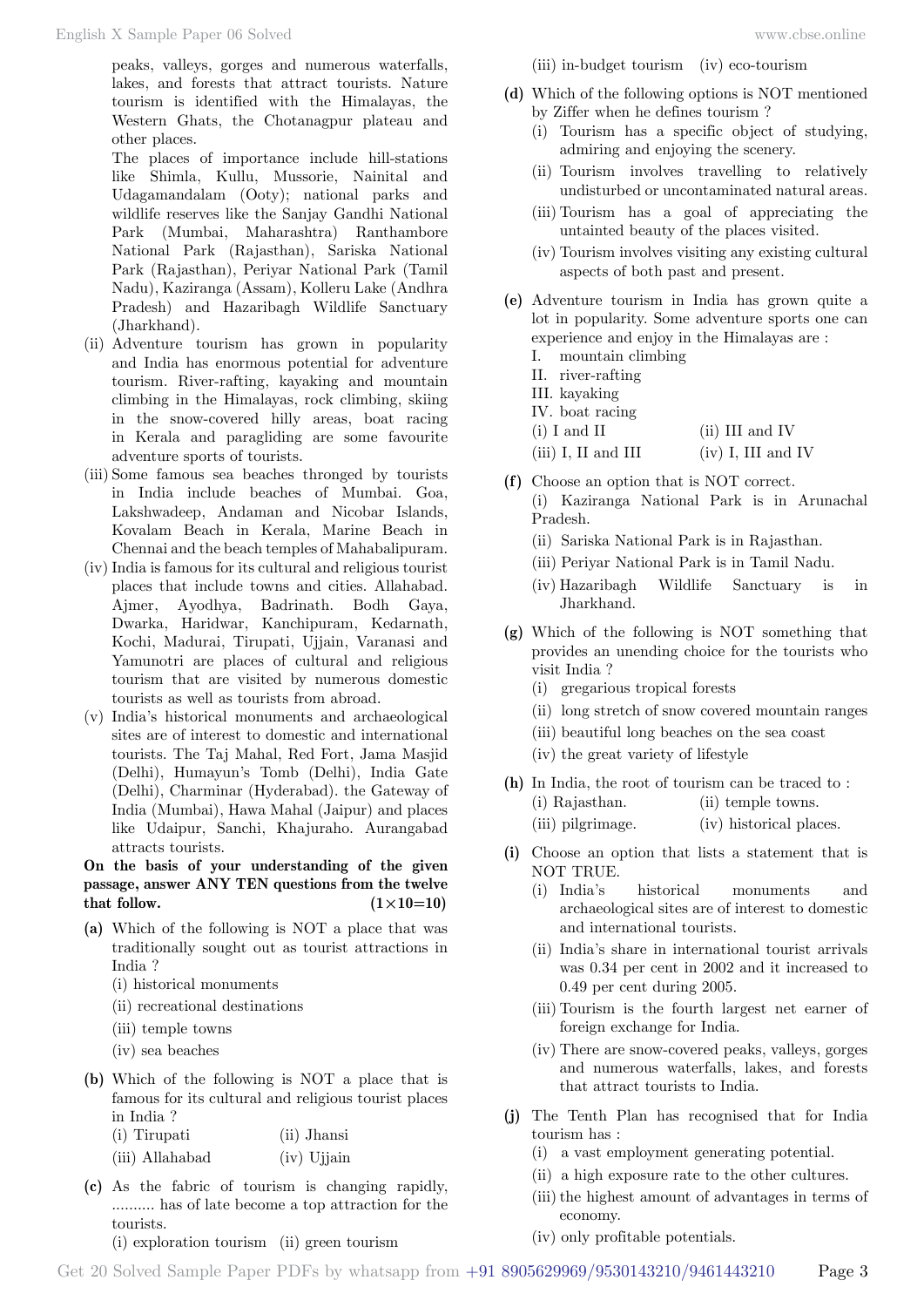**(k)** Choose an option that is a synonym of the word 'fabric'.

| (i) constraint | (ii) potential  |
|----------------|-----------------|
| (iii) method   | (iv) foundation |

**(l)** Choose an option that is clearly the opposite in meaning to the word `unending'.

| (i) ceaseless | (ii) continuous  |
|---------------|------------------|
| (iii) brief   | (iv) everlasting |

#### **Ans :**

- (a) (ii) recreational destinations
- (b) (ii) Jhansi
- (c) (iv) eco-tourism
- (d) (iii) Tourism has a goal of appreciating the untainted beauty of the places visited.
- (e) (iii) I, II and III
- (f) (i) Kaziranga National Park is in Arunachal Pradesh.
- (g) (ii) long stretch of snow covered mountain ranges
- (h) (iii) pilgrimage.
- (i) (iii) Tourism is the fourth largest net earner of foreign exchange for India.
- (j) (1) a vast employment generating potential.
- (k) (iv) foundation
- (l) (iii) brief

# **LITERATURE (10 Marks)**

- **3.** Read the extracts given below and attempt ANY ONE by answering the questions that follow.  $(5 \times 1=5)$ CHUBUKOV [interrupting] : My dear fellow... I'm so glad, and so on... Yes, indeed, and all that sort of thing. [Embraces and kisses LOMOV] I've been hoping for it for a long time. It's been my continual desire. [Sheds a tear] And I've always loved you, my angel, as if you were my own son. May God give you both—His help and His love and so on, and so much hope... What am I behaving in this idiotic way for ? I'm off my balance with joy, absolutely off my balance ! Oh, with all my soul... I'll go and call Natalya, and all that.
	- **(a)** Why is Chubukov so glad ?
		- (i) because Lomov came to meet him
		- (ii) because Lomov wanted to marry his daughter
		- (iii) because Lomov did not want his property
		- (iv) because Lomov did not come to borrow anything
	- **(b)** What had been Chubukov's continual desire ?
		- (i) to give back the oxen meadows to Lomov
		- (ii) to return the money he had borrowed from his neighbour
		- (iii) to see his daughter marry Lomov
		- (iv) to join both of the adjacent properties and make it one big farm
	- **(c)** Whom does 'both' refer to ?
		- (i) Chubukov and Natalya
		- (ii) Lomov and Natalya
		- (iii) Stepan and Natalya
		- (iv) Chubukov and Lomov
	- **(d)** Choose an option that is similar in meaning to the word 'balance'.

| osure | (ii) stabilizer |
|-------|-----------------|
|       |                 |

- $(i)$  comp (iii) nervousness (iv) similarity
- **(e)** Which of the following are the adjectives that can be associated with Chubukov ?
	- 1. greedy 2. loving 3. patient 4. cruel 5. selfish 6. materialistic (i) 1, 5 and 6 (ii) 2, 3 and 4 (iii) 1, 2 and 4 (iv) 2, 5 and 6

#### **Ans :**

- (a) (ii) because Lomov wanted to marry his daughter
- (b) (iii) to see his daughter marry Lomov
- (c) (ii) Lomov and Natalya
- (d) (i) composure
- (e) (i) 1, 5 and 6

#### **o**

As they gazed, a remarkable sight met their eyes. A fresh footmark appeared from nowhere !

Further footprints followed, one after another, descending the steps and progressing down the street. The boys followed, fascinated, until the muddy impressions became fainter and fainter, and at last disappeared altogether.

- **(a)** Whom did the footprints belong to ?
	- (i) Mr Jaffers (ii) Mrs Hall
	- (iii) Griffin (iv) the landlord
- **(b)** Where did the boys first see the footprints ? (i) on a footpath
	- (ii) on the steps of a house
	- (iii) on a busy street
	- (iv) on the snow covered ground
- **(c)** Choose an option that is a synonym of the word 'progressing'.
	- (i) developing (ii) managing
	- (iii) gathering (iv) moving
- **(d)** What remarkable sight did the boys witness ?
	- (i) a naked man walking in the snow
	- (ii) fresh muddy footprints appeared in front of them out of nowhere
	- (iii) an invisible person hit them and left only his footprints behind
	- (iv) footprints walking down the street in the middle of a snowstorm
- **(e)** Name the author.
	- (i) Guy de Maupassant
	- (ii) H.G. Wells
	- (iii) Sinclair Lewis
	- (iv) Robert W. Peterson

#### **Ans :**

- (a) (iii) Griffin
- (b) (ii) on the steps of a house
- (c) (iv) moving
- (d) (ii) fresh muddy footprints appeared in front of them out of nowhere
- (e) (ii) H.G. Wells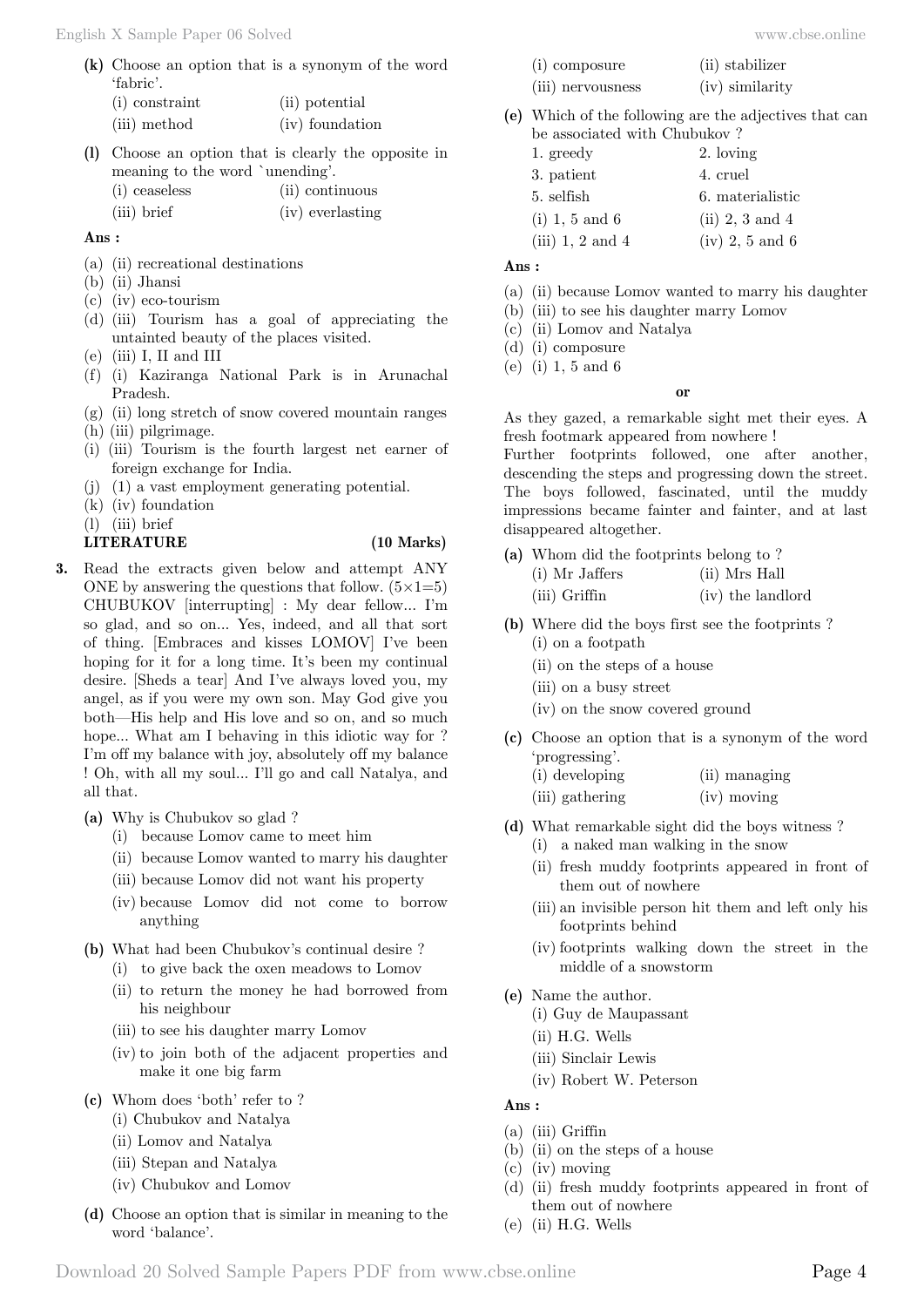**4.** Read the extracts given below and attempt ANY ONE by answering the questions that follow. $(5 \times 1=5)$ He should be lurking in shadow, Sliding through long grass Near the water hole

Where plump deer pass. **(a)** Who is 'he' ?

| а) wновне:  |                |
|-------------|----------------|
| (i) leopard | (ii) jaguar    |
| (iii) tiger | $(iv)$ cheetah |

- **(b)** What is 'he' actually doing instead of lurking ? (i) prowling in the forest
	- (ii) resting in a cave
	- (iii) is left inside a cage
	- (iv) is growling at a deer
- **(c)** Why is he waiting in hiding ?
	- (i) to stay away from the eyes of a hunter
	- (ii) so that he can attack a plump deer
	- (iii) so that his prey does not notice him
	- (iv) to track the movements of an intruder
- **(d)** From which poem has this extract been taken ? (i) How to Tell Wild Animals

(ii) Animals

- (iii) A Tiger in the Zoo
- (iv) Dust of Snow
- **(e)** Choose an option that is similar in meaning to the word 'plump'.

(i) slender (ii) lanky (iii) stout (iv) chubby

#### **Ans :**

- (a) (iii) tiger
- (b) (iii) is left inside a cage
- (c) (ii) so that he can attack a fat deer
- (d) (iii) A Tiger in the Zoo
- (e) (iv) chubby

 **o**

Belinda was as brave as a barrel full of bears, And Ink and Blink chased lions down the stairs, Mustard was as brave as a tiger in a rage, But Custard cried for a nice safe cage.

- **(a)** What quality of Ink and Blink is mentioned ?
	- (i) they were as brave as a tiger in a rage
	- (ii) they were as brave as a barrel full of bears
	- (iii) they chased lions down the stairs
	- (iv) they cried for safety and a cage
- **(b)** Which adjective is suited for Custard according to his friends ?
	- (i) brave (ii) coward
	- (iii) selfish (iv) valiant
- **(c)** Which figure of speech is used in the third line ? (i) metaphor (ii) anaphora (iii) alliteration (iv) simile
- **(d)** What is the meaning of 'rage' ?
	- (i) passion (ii) indifference (iii) anger (iv) harmony
- **(e)** What is the poet trying to say with the lines 'barrel full of bears' ?
	- (i) a person who takes a lot of chances with his life
	- (ii) a person without fear or anxiety about what may happen
	- (iii) a person who is always looking for another adventure to pursue
	- (iv) a person without any thoughts about what the future may bring

#### **Ans :**

- (a) (iii) they chased lions down the stairs
- (b) (ii) coward
- (c) (iv) simile
- (d) (iii) anger
- (e) (ii) a person without fear or anxiety about what may happen

# **GRAMMAR (10 Marks)**

- **5.** Choose the correct options to fill in the blanks to complete the note.  $(3\times1=3)$ In business, growth (a) .......... ; one has to grow if one (b) .......... out. This is particularly true today with liberalisation of imports and increasing competition. Moreover, growth and higher productivity (c) ......... and higher employment creates larger markets both for industrial and consumer products.
	- **(a)** (i) will be needed for survival
		- (ii) were needed for survival
		- (iii) is needed for survival
		- (iv) was needed for survival
	- **(b)** (i) did not want to be wiped (ii) does not want to be wiped
		- (iii) will not want to be wiped
		- (iv) can not want to be wiped
	- **(c)** (i) create employment
		- (ii) creates employment
		- (iii) created employment
		- (iv) had created employment

# **Ans :**

- (a) (iii) is needed for survival
- (b) (ii) does not want to be wiped
- (c) (i) create employment
- **6.** Choose the correct options to fill in the blanks to complete the narration.  $(3\times1=3)$

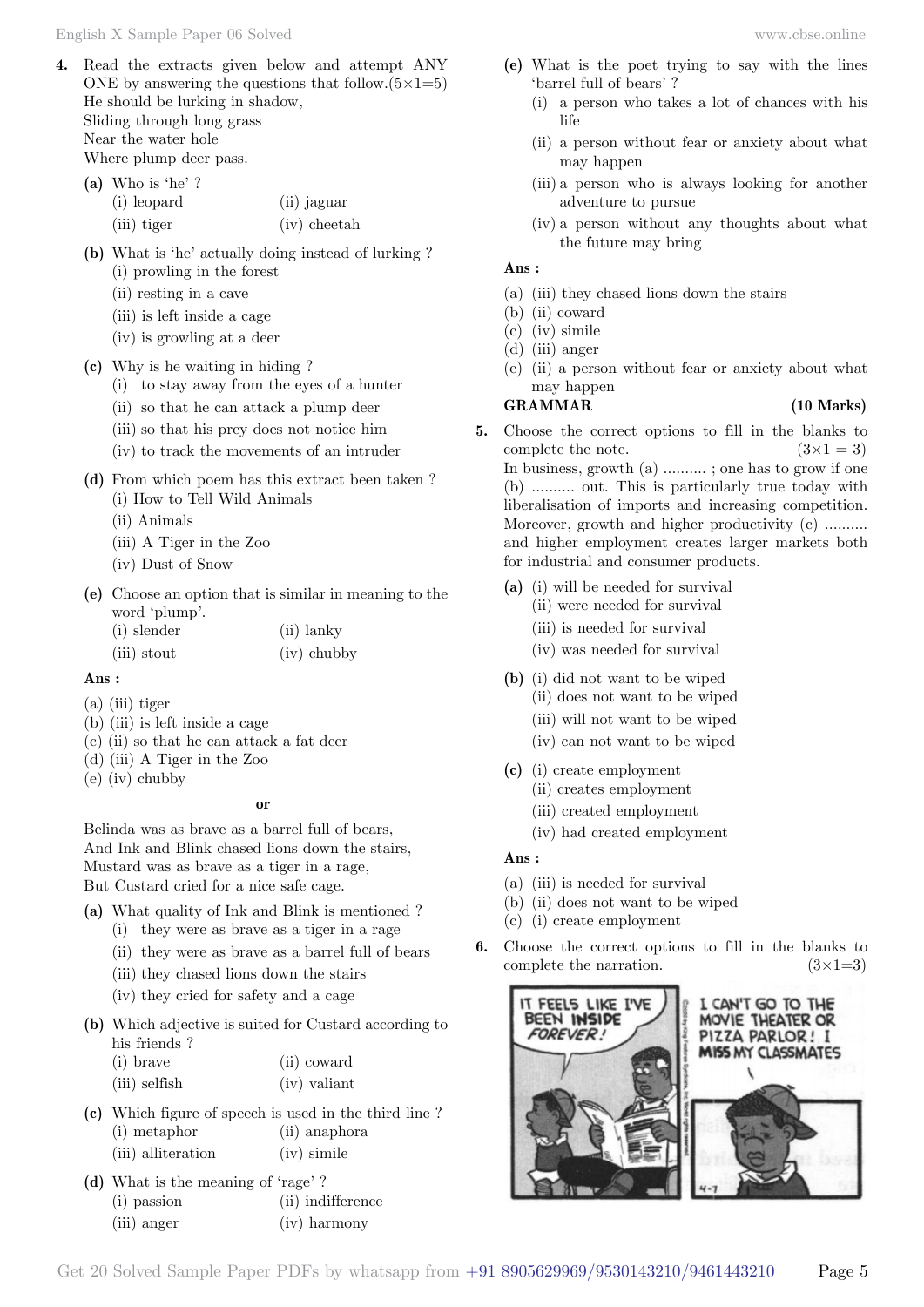

Darren sighed and exclaimed with sadness that he felt like (a) .......... . He grumbled that couldn't go to the movie theatre or pizza parlour. He even missed his classmates. His father immediately (b) .......... that Anne Frank and her family had spent two years in an attic. He then looked at his son's face and said that (c) .......... to the information.

- **(a)** (i) he has been inside the house forever
	- (ii) he will have been inside the house forever
	- (iii) would have been inside the house forever
	- (iv) he had been inside the house forever
- **(b)** (i) informed him
	- (ii) said to him
	- (iii) asked him
	- (iv) shouted at him
- **(c)** (i) he has expected his blank look and no comment (ii) he had been expecting his blank look and no comment

(iii) he had expected his blank look and no comment

(iv) he was expecting his blank look and no comment

### **Ans :**

- (a) (iv) he had been inside the house forever
- (b) (i) informed him
- (c) (iii) he had expected his blank look and no comment
- **7.** Fill in the blanks by choosing the correct options for ANY FOUR of the six sentences given below.  $(4 \times 1=4)$ 
	- **(a)** Katelyn .......... across the footpath, when he saw a road accident.

| (i) was strolling | (ii) is strolling |
|-------------------|-------------------|
| (iii) strolled    | (iv) had strolled |

- **(b)** .......... he did not know the way, he got lost on his way to school.
	- (i) Because (ii) Although (iii) Either (iv) If
- **(c)** It takes .......... of patience to write a novel. (i) enough (ii) much (iii) many (iv) a lot of
- **(d)** Have you ever seen such a beautiful moon in .......... sky.  $(i)$  a  $(iii)$  and

| $\sqrt{-1}$ |           | $\sqrt{-1}$ |  |
|-------------|-----------|-------------|--|
|             | (iii) the | $(iv)$ X    |  |

- **(e)** .......... I remove the plates from the table ? (i) Can (ii) May
	- (iii) Shall (iv) Could
- **(f)** The government .......... to implement a new rule. (i) had decided (ii) has decided
	- (iii) will decide (iv) were deciding

# **Ans :**

- (a) (i) was strolling
- (b) (i) Because
- (c) (iv) a lot of
- (d) (iii) the
- (e) (ii) May
- (f) (ii) has decided

# **PART-B (40 Marks)**

#### **WRITING**  $(2 \times 5=10)$

**8.** Attempt ANY ONE of the following in 100-120 words. (5 Marks) Write a letter to the Tour Manager, Ashoka Tours and Travels, Bangalore, seeking information regarding the tour packages offered by the company. You are Mr. Ajay Mittal/Ms. Anita Mittal from Chandigarh, Punjab, who is planning to visit all the holy places of South India with your aged mother and father.

# **Ans :**

241/1, Mittal's Villa Rani Bagh, Chandigarh Punjab-555555 12 March, 20... The Tour Manager Ashoka Tours and Travels Kalasipalayam North. Bangalore Karnataka-777777

**Subject :** Seeking information about your tour packages

Sir/Ma' am,

This is with reference to your advertisement in 'The Times of India' dated 08th March, 20..... regarding Ooty tour, and I personally skimmed your website to see wide range of details but wanted to enquire more about the holy places of South India which I wanted to visit with my aged mother and father.

I am planning to take my aged parents on to a visit to all the Hindu temples and churches, especially the Church of St. Philomina in Mysore and Meenakshi Temple in Madurai, for a week's time. Apart from the holy places, we also wish to visit Thekkadi and backwaters in Kerala and Ooty in Tamil Nadu.

Firstly, I would like to know about the accommodation, meals and the cost per head and the preferable mode of payment. I would prefer if you arranged for a 3-star hotel. As my parents are aged, I prefer a comfortable mode of inbound transport and need more details about it. We prefer hygienic buses or cars with working air conditioners. Moreover, we wish to be provided with strictly vegetarian breakfast but welcome fish or chicken for lunch and dinner.

I am looking for a good deal of discount from your end. I request you to provide the above information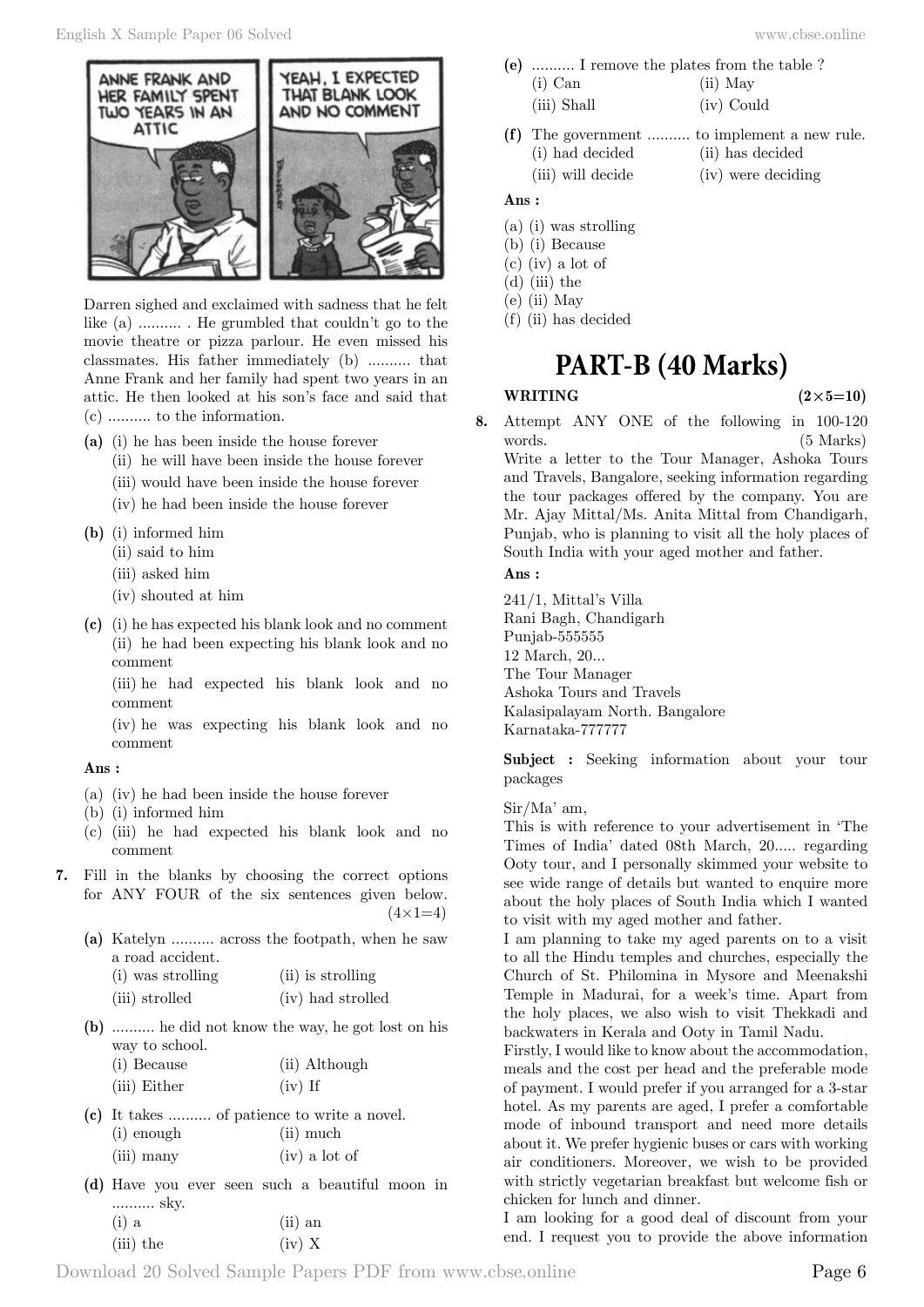as per the mentioned requirements at the earliest. Looking forward to an earliest reply.

Thanking You Yours sincerely Mr. Ajay Mittal/Ms. Anita Mittal

 **o**

You read the following advertisement in the newspaper. After reading it, you decided to write a letter to the editor of a national daily, making a plea to the common people to switch over to solar energy to conserve electricity and limit electricity bills. You are Nishant/Nishtha of 28-A, Civil Lines, New Delhi.



"What an amazing experience it was to get a 10.18 KW system in my home from the best company in central FL. Go solar provided me with a knowledgeable team focused on what they do best. They help me get financed at a low rate. Thanks again to everyone that was involved. Go Green today"-Sammy Rivera

#### **Ans :**

28-A, Civil Lines New Delhi 30th May, 20... The Editor The Hindustan Times Bahadur Shah Zafar Marg New Delhi

**Subject :** Evoking awareness towards solar energy

#### Sir/Ma' am,

Through the column of your reputed newspaper, I wish to make people aware of the growing needs and demands of solar power. We all know that our earth is showing signs of declining health and the reason behind it is excessive pollution on our planet.

Man desires to live a luxurious life for which he is overexploiting all the resources. He is overconsuming electricity too and he doesn't realize that overuse would exhaust the treasure of our resources. Hence, it is the need of the hour to conserve electricity which can only be done when we start using solar power systems that include solar cookers, solar lanterns, soar heating and cooking system, solar water heater, etc. that are available in the market.

These solar systems are non-polluting. They are economical and are available in different sizes. So, I request the common people to pay attention to the

dire need of switching over to solar energy in order to conserve electricity and limit electricity bills.

Thanking You Yours sincerely Nishtha/Nishant

**9.** Attempt ANY ONE of the following in 100-120 words. (5 Marks) The following bar graph shows the number of visitors (domestic and foreign) to national monuments across India between the years 2009 and 2019. Write an analytical paragraph by analysing the given data.



#### **Ans :**

# **Visitors Attracted to the National Monuments of India**

The bar graph shows the changes in the number of visitors, which includes both domestic and foreign visitors, to various national monuments in India over a period of 10 years.

From the graph it is quite clear that there was a steady increase in the number of domestic visitors visiting the national monuments in India from the year 2009 to 2015. But in the year 2015 the number of domestic visitors dropped quite drastically, going from 50.99 million visitors in 2015 to 40.17 million visitors in 2016. Later, in the years 2017 and 2018 there was a major rise in the number of tourist reaching as high as 53. 8 million visitors in 2018, before there was a downfall again in the year 2019.

Meanwhile, in the case of foreign visitors the numbers have seen quite drastic changes. From 2009 to 2012 there was a steady increase in the number of visitors reaching as high as 3.06 million visitors. But this number dropped in the following years reaching a major low of 2.38 million visitors in the year 2016. From the year 2017 to 2019, there has only been an increase in the number of foreign visitors. In conclusion, the national monuments in India have always attracted domestic and foreign visitors as seen from the data gathered over a decade. Also, the increase and decrease in the number of foreign and domestic visitors is usually simultaneous except in some years.

#### **o**

The chart given below shows the kinds of book categories preferred by the people of America in the year 2015. Write an analytical paragraph using describing the given data.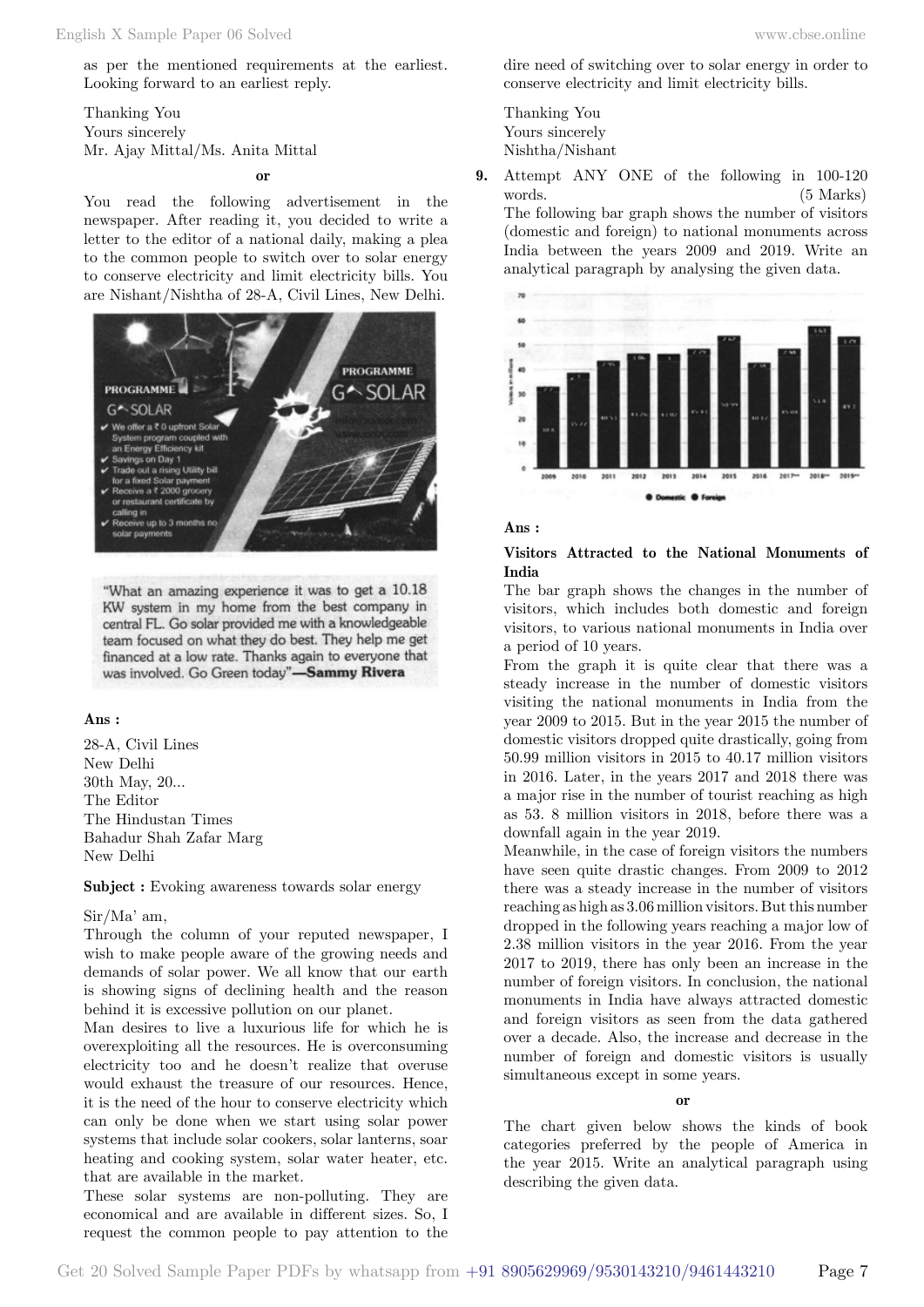

#### **Ans :**

# **The Genre of Books Preferred**

In the technological modern world, e-books have mostly replaced hardcopy books. But, even in these busier times the love for reading books is still not diminished. The data provided tells us which genres of books are most preferred by the people in America in the year 2015.

As the given data clearly states, a large number of people in America prefer to read mystery, thriller and crime books, with 47% of people having a preference for this genre. Next preferred genre is history and biographies or memories with a percentage of 33% and 32% respectively. Meanwhile, romance genre is preferred by 27% of the people. In the case of cookbooks and science fiction genre books, there is a tie in preference as both genres attract 26% of the people. Lowest preferred genres are fantasy and classics which are preferred by 24% and 23% of the people respectively.

Thus, we can say that in America a large number of people prefer to read books of mystery, thriller and crime genre in comparison to all the other genres because as seen in the data there is a high difference in the percentage of people preferring to read them and the top preferred genne.

### **LITERATURE (30 Marks)**

- **10.** Answer ANY TWO questions in 20-30 words each, from (a) and (b) respectively.  $(2\times4=8)$ (a) Answer ANY TWO.  $(2 \times 2 = 4)$ 
	- **(i)** What do you know about the geographical location of Coorg ?

# **Ans :**

Coorg is the smallest district in the state of Karnataka. It is a piece of heaven that lies midway between Mysore and the coastal town of Mangalore. This land of rolling hills is known for its evergreen rainforests and coffee plantations. During the monsoons, Coorg is showered with a lot of rain.

**(ii)** Why did Amanda sulk and become moody ?

# **Ans :**

Amanda sulks and becomes moody when her mother gives her too many instructions on how to do things and how not to. She does not want follow these instructions but she doesn't have the courage to ignore them either, so she starts to sulk.

**(iii)** Anne wanted her diary to be different. How ?

# **Ans :**

Anne did not want to just jot down the facts in her diary like other people. She wanted her diary to be her

friend and that is why she called it 'Kitty'. She freely wrote about her thoughts, feelings and experiences in it like one would tell a friend, and it showed her deep insight about the world around her.

# **(b) Answer ANY TWO. (2**×**2=4)**

**(i)** What realization did Richard Ebright come to after he started tagging butterflies ?

# **Ans :**

After his mother's help in writing to Dr.Urquhart, Ebright starting attaching light adhesive tags to the wings of monarch butterflies. But he soon realised that if he chased after each butterfly one by one he won't catch many. Thus, he decided to raise a flock of butterflies.

**(ii)** What made Hari Singh think that he could live the life of an oil-rich Arab for some time ?

# **Ans :**

Hari Singh was a thief, so when he finally saw his chance he stole a bundle of notes from Anil. He took away a sum of 600 rupees, which was a lot of money. Hence, he thought that with that money, for a month, he could live like an oil-rich Arab.

**(iii)** Why did Dr. Herriot get really worried about Tricki when he saw him ?

# **Ans :**

As soon as Dr. Herriot saw Tricki with his mistress Mrs. Pumphrey, he got really worried. He was quite shocked to see Tricki's appearance, which had become hugely fat. On top of that, his eyes were bloodshot and rheumy and his tongue was lolling from his jaws. This sight of the dog made him really worried.

**11.** Answer ANY TWO questions in 40-50 words each, from (a) and (b) respectively.  $(3 \times 4=12)$ **(a) Answer ANY TWO. (3**×**2=6)**

**(i)** Why was the young seagull afraid to fly ?  **Ans :**

Whenever the young seagull took a little run forward to the extreme ledge and attempted to flap his wings, he became afraid. He tried to flap his wings, but seeing the vast area of the sea stretched down beneath, he thought that his wings would never support him.

**(ii)** How is the boy learning 'the epistemology of loss' from the loss of his ball ?

# **Ans :**

The poet feels that the boy is learning to understand what it means to lose something. Because it is a reality of life that most people learn by losing something which is that gain and loss are the two sides of the same coin. Hence, they must learn to make a determined effort to cope with their losses on their own.

**(iii)** "She didn't have any friends, but a lot of girls talked to her." Why did this happen ?

# **Ans :**

Wanda was a poor girl who always wore one faded blue dress, which did not even fit her well. She did not have any friends in school and she mostly came to school alone and went home alone. Sometimes, the girls would surround Wanda in the school yard just to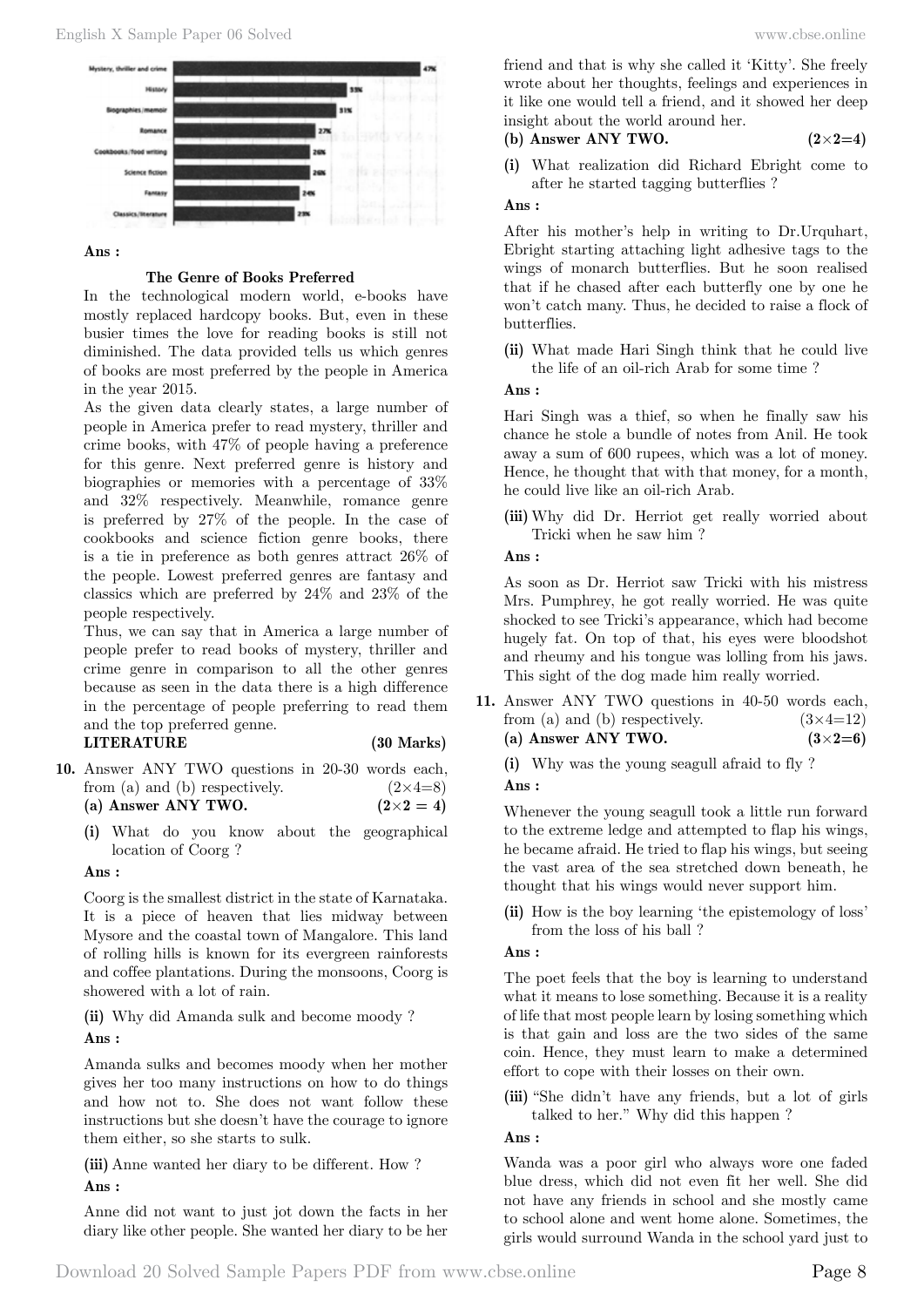**(i)** Did Matilda agree happily to attend the party ?  **Ans :**

No, Matilda initially refused to attend the party because she did not have a proper dress for the occasion. Later, when Loisel gave her four hundred francs he had actually saved to buy a gun, so that she could buy a dress, she agreed to attend the ball. But again she was reluctant to attend the ball because she said that she did not have any jewellery. Eventually, when Loisel suggested that she could borrow jewellery from her rich friend, did she finally agree on attending the party.

**(ii)** What does the narrator in the story 'The Hack Driver' describe as `pretty disrespectful treatment' ?

#### **Ans :**

The "pretty disrespectful treatment" was the way Lutkins' mother challenged the hack driver and the narrator with a rod in her hand. Holding the rod, she had said that the lawyer might search the house, but only if he did not mind getting burnt first. Frightened, they had searched the house, but were still unable to find Lutkins there.

**(iii)** In which respect was Bholi different from her sisters ?

 **Ans :**

Bholi's sisters were normal and healthy. But some portion of Bholi's brain had been damaged when she fell off the cot in her childhood. So, she could not speak properly until she was five and when she did start talking, she stammered. Also, she had an attack of small-pox when she was two and after that her entire body was covered with black pockmarks.

**12.** Answer ANY ONE of the following in 100-120 words.

 $(5 \times 1=5)$ 

What does Valli mean when she says, "I was just agreeing with what you said about things happening without our knowledge."

#### **Ans :**

When Valli entered her house, she found her mother awake and talking to one of Valli's aunts. Her aunt casually asked Valli where she was, not expecting a reply. So Valli just smiled, and her aunt went on with their conversation. During the conversation, Valli's mother said that there were so many things in our midst and in the world outside that it was impossible to know about everything. She also said that even when we do know about something, we often can't understand it completely. Hearing this, Valli said, "Oh, yes !" and her mother asked her what was she saying. Valli immediately replied that she was just agreeing with what her mother had said about things happening without our knowledge. Valli said so because she had gone for a bus ride and experienced the world outside without her mother's knowledge. Hence, she agreed with her mother's statement.

Describe Rajvir's journey from Mariani Junction to Dhekiabari Tea Estate from his point of view.

#### **Ans :**

When the train arrived at Mariani junction, Pranjol and Rajvir collected their luggage and pushed their way to the crowded platform where Pranjol's parents were waiting for them. Soon, they were driving towards Dhekiabari. the tea-garden managed by Pranjol's father. An hour into the journey, they crossed a cattlebridge and entered the Dhekiabari Tea Estate.

In the tea-estate, on both sides of the gravel-road, Rajvir saw acre upon acre of tea bushes which were all neatly pruned to the same height. He also saw groups of tea-pluckers with bamboo baskets, wearing plastic aprons, who were plucking the newly sprouted leaves. Seeing this sight, Rajvir asked Pranjol's father if that was the second plush or sprouting period that lasted from May to July and yielded the best tea. Pranjol's father was surprised by Rajvir's knowledge of the tea gardens and said that Rajvir must have done his homework before coming to Assam.

**13.** Answer ANY ONE of the following in 100-120 words.  $(5 \times 1=5)$ 

Greed and overindulgence can often be harmful for us and even others. Compare and contrast Tricki's condition in the beginning and in the end of the story 'A Triumph of Surgery'.

 **Ans :**

In the beginning of the story, we find Tricki to be extremely fat. His eyes were bloodshot and rheumy, while his tongue lolled from his jaws. He was lethargic and listless and never seemed to have any energy. So, it was very difficult for him to move along the road. On the other hand, he was very greedy. He would not refuse food at any hour of the day. Therefore, as the days passed, his condition worsened. He even refused to touch food and did not want to go for walks.

Because of his declining health, Tricki refused his favourite dishes and besides that, he had bouts of vomiting. He spent all his time lying on a rug, panting. He didn't want to do anything. He was in such a pathetic state that he could hardly wag his tail. Later, at the surgery when he was put down on the ground, he lay motionless on the carpet and even looked at the household dogs with dull eyes. The other dogs, after sniffing round him for a few seconds, found him to be an uninteresting object and ignored him.

At this place, he was given no food but plenty of water on the first day. The surgery seemed to have had a positive impact on Tricki. Because within some days, Tricki ran about with the dogs, joining in the friendly scrimmages. Eventually, in two weeks, he had been transformed into a lithe, hard-muscled animal.

#### **o**

Loisel was a simple man who truly loved his wife. What instances from the story 'The Necklace' show the truth of this statement ?

#### **Ans :**

Loisel appeared to be quite satisfied and happy with the way he was leading his life. He highly appreciated the simple dishes prepared by his wife. He was very